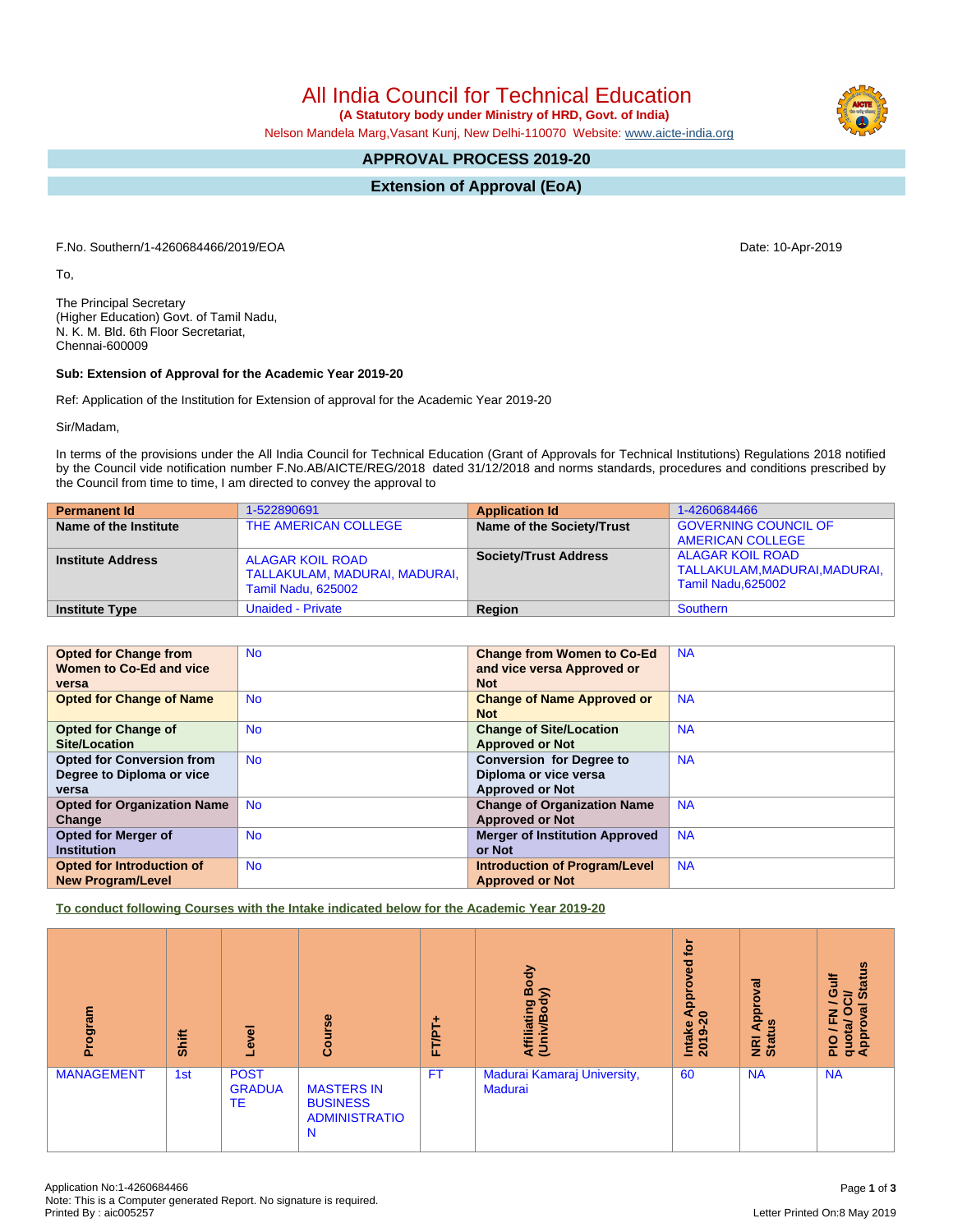| Deficiencies Noted based on Self Disclosure                            |     |                   |  |  |
|------------------------------------------------------------------------|-----|-------------------|--|--|
| <b>Particulars</b>                                                     |     | <b>Deficiency</b> |  |  |
| <b>Other Details Deficiency</b>                                        |     |                   |  |  |
| Are all approved teaching faculty being paid as per VI pay commission? | Yes |                   |  |  |
|                                                                        |     |                   |  |  |
|                                                                        |     |                   |  |  |
| *Please refer Deficiency Report for details                            |     |                   |  |  |

**THE AMERICAN COLLEGE** is hereby informed to submit the compliance of the deficiencies mentioned above to the Regional Office within a period of **6 months** from the date of issuance of this letter failing which the council shall initiate strict action as defined in Approval Process Handbook 2019- 20 during the subsequent Academic Year.

In case of any differences in content in this Computer generated Extension of Approval Letter, the content/information as approved by the Executive Council / General Council as available on the record of AICTE shall be final and binding.

Strict compliance of Anti-Ragging Regulation: - Approval is subject to strict compliance of provisions made in AICTE Regulation notified vide F. No. 37- 3/Legal/AICTE/2009 dated July 1, 2009 for Prevention and Prohibition of Ragging in Technical Institutions. In case Institution fails to take adequate steps to Prevent Ragging or fails to act in accordance with AICTE Regulation or fails to punish perpetrators or incidents of Ragging, it will be liable to take any action as defined under clause 9(4) of the said Regulation.

#### **It is mandatory to comply all the essential requirements as given in APH 2019-20(appendix 6)**

NOTE: If the State Government / UT / DTE / DME has a reservation policy for admission in Technical Education Institutes and the same is applicable to Private & Self-financing Technical Institutions, then the State Government / UT/ DTE / DME shall ensure that 10 % of Reservation for EWS would be operational from the Academic year 2019-20 without affecting the percentage reservations of SC/ST/OBC/General . However, this would not be applicable in the case of Minority Institutions referred to the clause (1) of Article 30 of **Constitution of India.**

> **Prof. A.P Mittal Member Secretary, AICTE**

Copy to:

- **1. The Director Of Technical Education\*\*, Tamil Nadu**
- **2. The Registrar\*\*,** Madurai Kamaraj University, Madurai
- **3. The Principal / Director,** The American College Alagar Koil Road

Tallakulam, Madurai, Madurai, Tamil Nadu,625002

## **4. The Secretary / Chairman,**

Governing Council Of American College Alagar Koil Road Tallakulam. Madurai, Madurai, Tamil Nadu,625002

### **5. The Regional Officer,**

All India Council for Technical Education Shastri Bhawan 26, Haddows Road